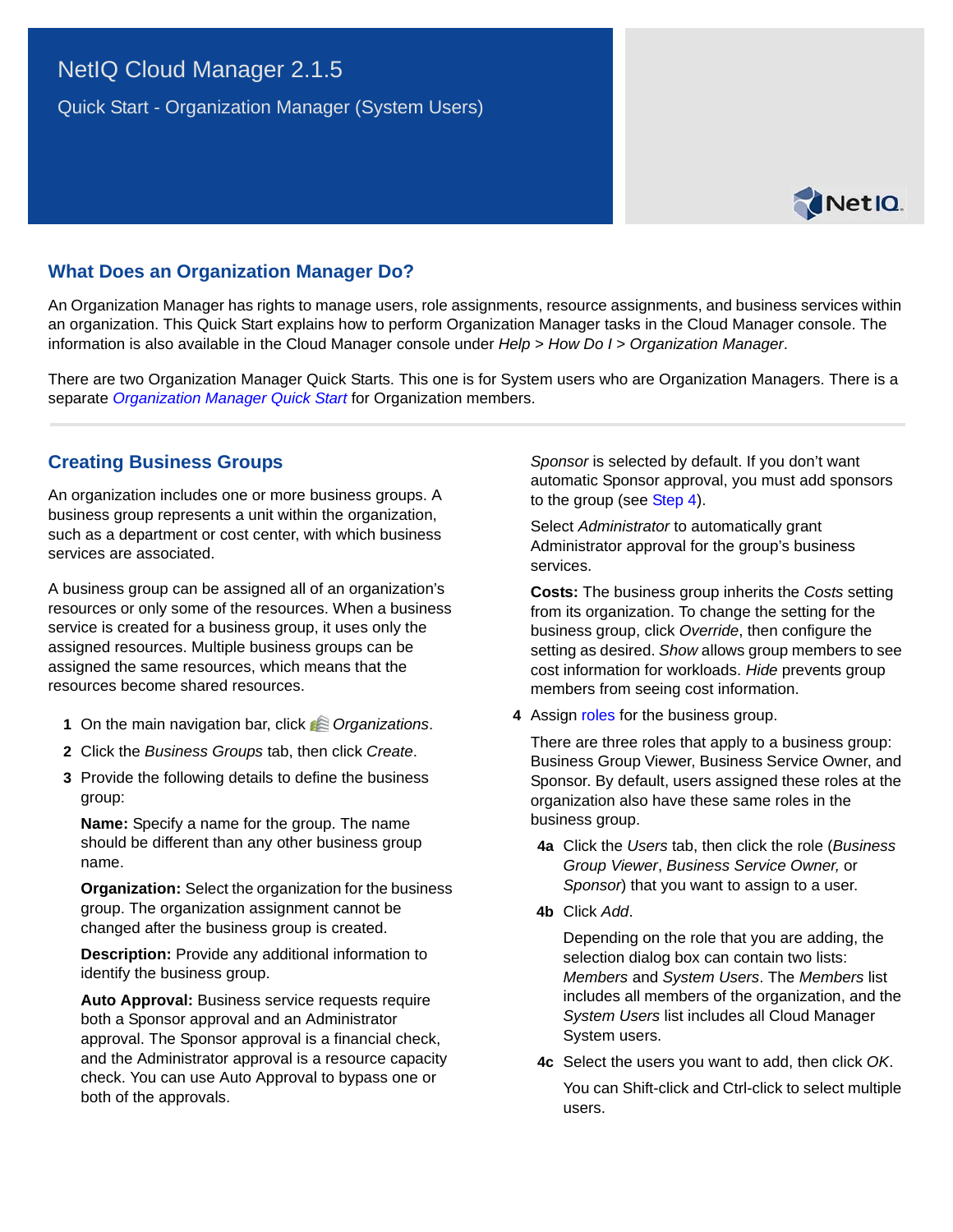- **5** Add the resource groups you want the business group to have access to:
	- **5a** Under *Membership and Access*, click the *Resource Groups* tab.
	- **5b** Click *Add* to display the Add Resource Groups dialog box.

The list displays the organization's resource groups. A business group is limited to the resource groups assigned to its organization.

**5c** Select the resource groups you want to add.

You can Shift-click and Ctrl-click to select multiple resource groups.

- **5d** Click *OK* to add the selected resource groups to the *Resource Groups* list.
- **6** Add the workload templates that you want the business group to have access to:
	- **6a** Under *Membership and Access*, click the *Workload Templates* tab.
	- **6b** Click *Add* to display the Add Workload Templates dialog box.

The list displays the organization's workload templates. A business group is limited to the workload templates assigned to its organization.

**6c** Select the workload templates.

You can Shift-click and Ctrl-click to select multiple workload templates.

- **6d** Click *OK* to add the selected workload templates to the *Workload Templates* list.
- **7** Add the networks that you want the business group to have access to:.

The available networks are determined by the VM hosts included in the resource groups. However, to enable you to provide isolated networks for business groups that share the same resource group, the networks from a resource group are not automatically assigned to a business group when you add the resource group. Instead, you must separately add the networks you want assigned to the business group.

- **7a** Under *Membership and Access*, click the *Networks* tab.
- **7b** Click *Add* to display the Add Networks dialog box.
- **7c** Select the networks.

You can Shift-click and Ctrl-click to select multiple networks.

- **7d** Click *OK* to add the selected networks to the *Networks* list.
- **8** Click *Save*.

## **Creating Organization User Accounts**

Access to Cloud Manager requires a Cloud Manager user account. Through the account, a user receives rights to perform various [roles](#page-5-0) in the organization.

There are two ways to create user accounts:

- Manually enter the information for a user account.
- Import the account information from your LDAP authentication source.

### MANUALLY CREATING USERS

- **1** On the main navigation bar, click *Organizations*.
- **2** Click the *Users* tab, then click *Create* to display the Create User dialog box.
- **3** Provide the following details to define the user:

**Full Name:** Specify the user's full name as you want it to appear in the Cloud Manager console.

**E-Mail Address:** Specify the user's e-mail address. If necessary, you can specify more than one address; use commas to separate addresses.

The e-mail address enables the Cloud Manager system to send messages (tasks, notifications, and so forth) to the user as needed.

If LDAP is being used for authentication (without Novell Access Manager or Novell Cloud Security Services), the e-mail address is also used for login.

**Phone Number:** This field is optional. Specify a contact number if desired.

- **4** In the *Scope* field, select the user's organization from the *Organization* list.
- **5** If you want the user to always be able to view business service costs regardless of the *Costs* setting for a business group, select *Always show costs regardless of business group costs setting*.

A business group's *Costs* setting can be set to *Show* or *Hide*. The purpose of *Always show costs* setting is to ensure that business service costs are always visible to the user even if the business group *Costs* setting is set to *Hide*.

For example, you might want to select this option for users who are Organization sponsors or Business Group sponsors. This ensures that sponsors can always see costs even if the organization or business group is set to hide costs.

**6** Assign roles to the user.

An Organization user can be assigned roles at the organization level, business group level, or business service level. For example, you could make a user a Sponsor for a business group, in which case the user could approve requests for business services from that business group only. Or, you could make the user a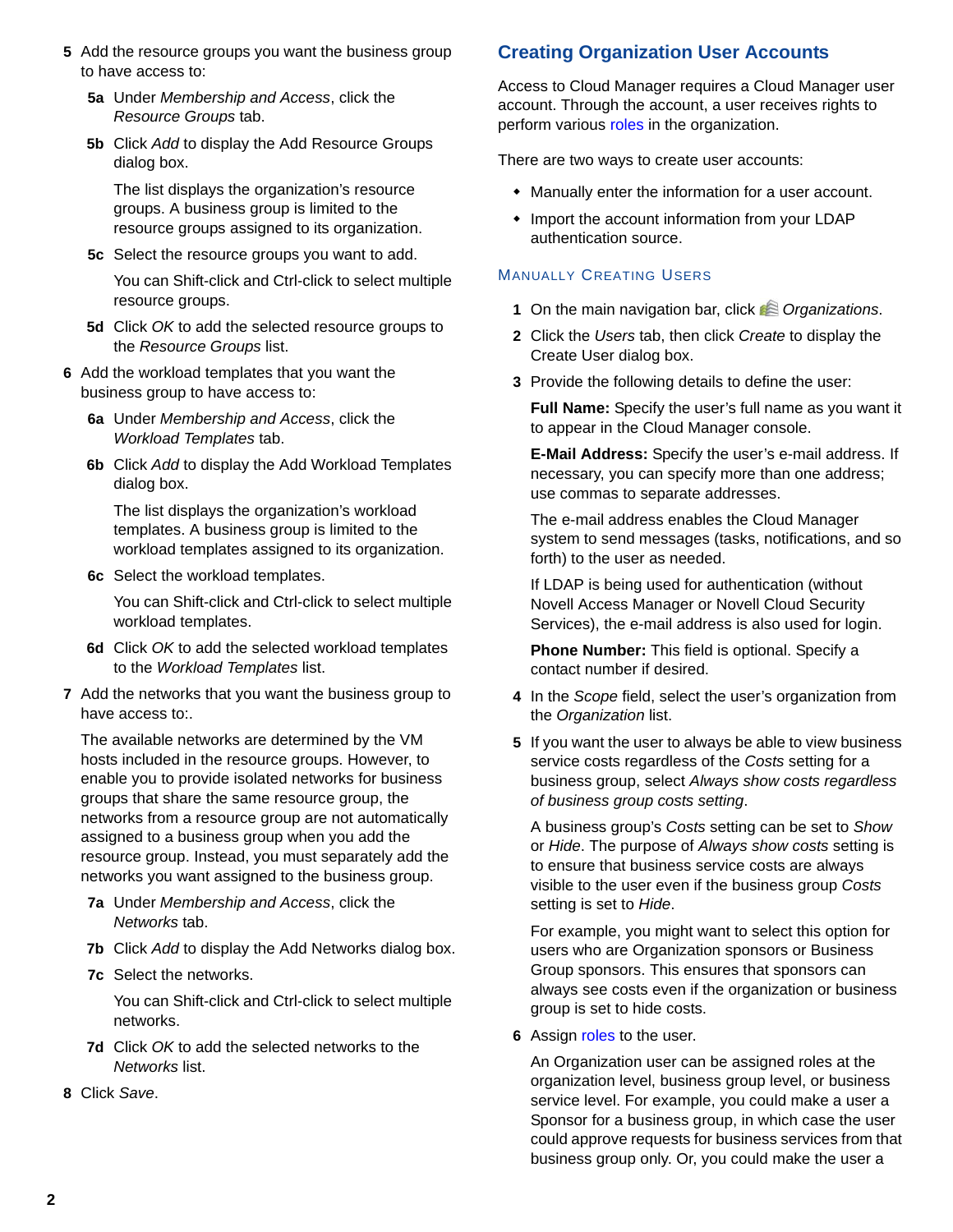Sponsor for the organization, in which case the user could approve requests for business services from all business groups in the organization.

- **6a** Click the *Organization* tab to add a role at the organization level, click the *Business Group* tab to add a role at the business group level, or click the *Business Service* tab to add a role at the business service level.
- **6b** Click the role that you want to assign to the user.

For example, if you selected the *Business Group* tab and you want to enable the user to create business services for the business group, click *Business Service Owner*.

- **6c** Click *Add*, select the object (organization, business group, or business service) to which you want the role to apply, then click *OK* to add it to the list.
- **7** Add the user to user groups.

When you add a user to a group, the user inherits the roles assigned to the group.

- **7a** Click the *Membership* tab.
- **7b** Click *Add*, select the desired user groups, then click *OK*.

You can Shift-click and Ctrl-click to select multiple groups.

**8** When you have finished assigning roles and groups to the user, click *Save*.

The user is added to the *Users* list.

#### IMPORTING LDAP USERS

You can create user accounts by importing information from your LDAP authentication source. After you import a user, you can assign [roles](#page-5-0) to the user.

- **1** On the main navigation bar, click *C* Organizations.
- **2** Click the *Organizations* tab, select the target organization for the import, then click *Edit* to display the Edit Organization dialog box.
- **3** On the *Users* tab, click *Members*, then click *Import*.
- **4** Authenticate to the LDAP directory:
	- **4a** Click the *LDAP* tab.
	- **4b** In the *LDAP Location* section, fill in the following fields:

**Host:** Specify the FQDN (fully qualified domain name) or IP address of the host machine running the LDAP server. For example,

ldap.mycompany.com or 123.45.67.8.

Port: Specify the TCP port (on the host machine) where the LDAP server is listening for LDAP connections. The standard port for non-SSL connections is 389. The standard port for SSL connections is 636.

**Use SSL:** If you configured the Cloud Manager Application Server to support an SSL connection to the LDAP server (by importing the LDAP server certificate into the Cloud Manager Application Server's trust store), select this option to enable the secure connection.

**4c** In the *Search Bind Account* section, fill in the following fields:

**DN:** Specify the distinguished name of an account that has search rights to the directory location from which you want to import users. For example,

cn=Administrator,cn=Users,dc=MyCompany,d c=com

**Password:** Specify the password for the account.

**Confirm Password:** Confirm the password for the account.

**4d** Click *Test Connection*.

If the connection is successful, the Test Status is displayed as *Passed*. If the connection is not successful, validate the connection information and try again.

- **5** Import users:
	- **5a** Click the *Import* tab.
	- **5b** Click *Add*.

When you click *Add*, a new import entry is added to the list. You use the fields below the list to define the entry.

**5c** In the *DN* field, use standard LDAP notation (ou=provo,dc=netiq,dc=com) to specify the distinguished name for the target container or object, then click *Validate*.

If you specify a container, all users located within the container are imported. If you only want to import one user, specify the DN of the user object.

- **5d** If you specified a container for import, select *Users*.
- **5e** If you specified a container for import, select *Scan Tree* if you want to import users located in its subcontainers.
- **5f** Click *Import*.

The imported users are added to the *Members* list. Users are identified by the  $\triangle$  icon.

**6** Assign roles to a user.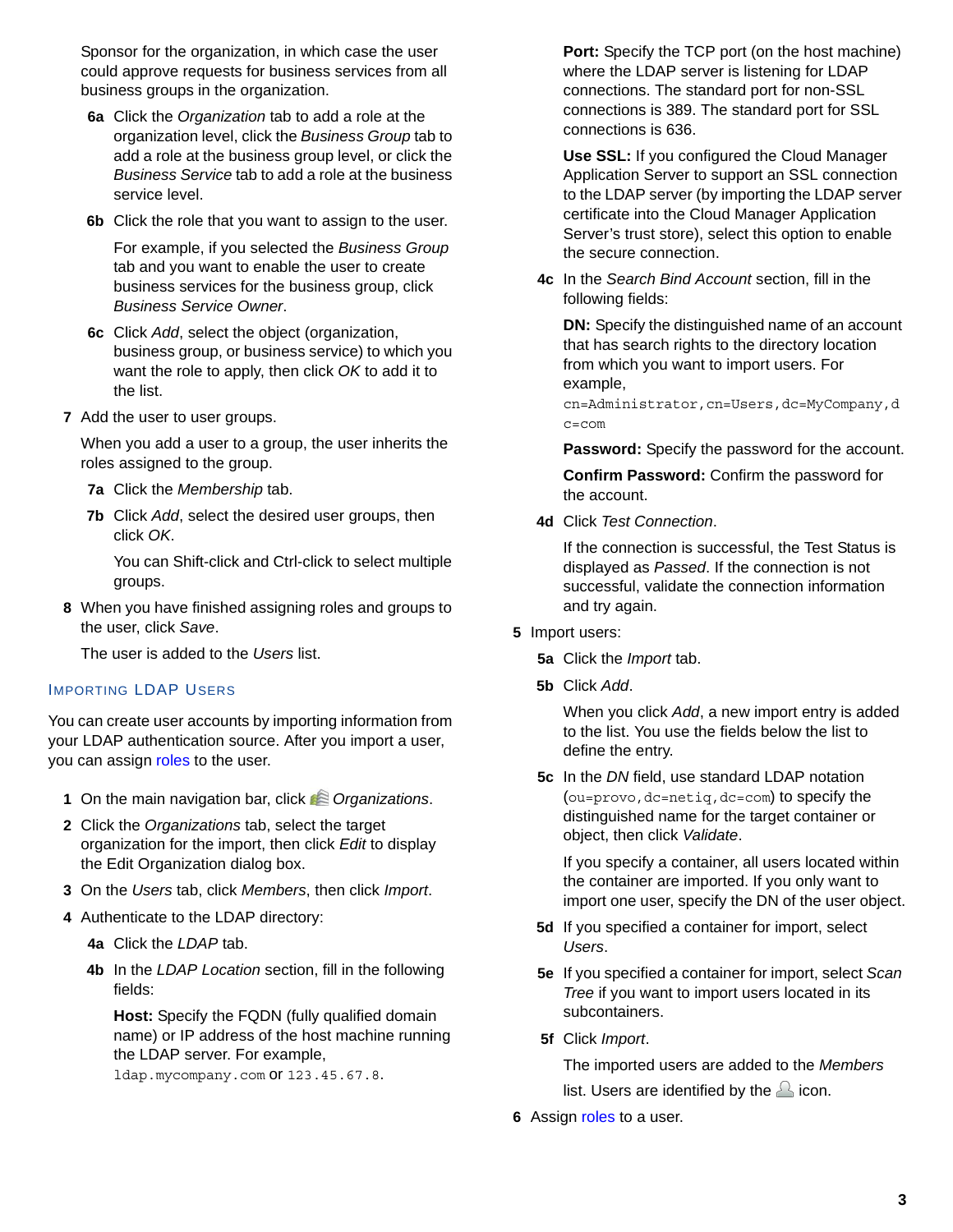An Organization user can be assigned roles at the organization level, business group level, or business service level. If you want to assign an imported user a role at the organization level, continue with the following steps. If you want to assign roles at the other two levels, exit the dialog box and see [Assigning Roles](#page-5-1)  [to Users and Groups](#page-5-1).

Users must be given roles in order to do anything in the organization. There are six roles that apply at the organization level: Approver, Build Administrator, Business Group Viewer, Business Service Owner, Organization Manager, and Sponsor.

Role assignments at the organization level are inherited by the organization's business groups. For example, if you give a user the Business Service Owner role for an organization, the user can create business services for any business group in the organization. If you want to limit the user to a role in specific business group, you must make the role assignment in the business group.

- **6a** Click the role (*Approver*, *Build Administrator*, *Business Group Viewer*, *Business Service Owner, Organization Manager*, or *Sponsor*) that you want to assign to a user.
- **6b** Click *Add*.

Depending on the role that you are adding, the selection dialog box can contain two lists: *Members* and *System Users*. The *Members* list includes all members of the organization, and the *System Users* list includes all Cloud Manager System users.

- **6c** Select the users you want to add, then click *OK*. You can Shift-click and Ctrl-click to select multiple users.
- **7** Click *Save* to close the Edit Organization dialog box.

### **Creating Organization User Groups**

Rather than assign [roles](#page-5-0) to individual users, you can create user groups and assign roles to the user groups. Users who are added to a group inherit the group's roles.

User group roles are cumulative. If you add a user to a group, the user retains its directly assigned roles and also gains the inherited roles from the group.

There are two ways to create user groups:

- Manually enter the information for a user group.
- Import the group information from your LDAP authentication source.

#### MANUALLY CREATING USER GROUPS

- **1** On the main navigation bar, click **8** Organizations.
- **2** Click the *User Groups* tab, then click *Create* to display the Create User Group dialog box.
- **3** Provide the following details to define the user group:

**Full Name:** Specify the group's full name as you want it to appear in the Cloud Manager console.

**E-Mail Address:** This field is optional. If you enter an e-mail address, any messages generated for the group's roles are sent to the e-mail address. If you don't enter an e-mail address, the messages are sent to the group members' addresses.

- **4** In the *Scope* field, select the user's organization from the *Organization* list.
- **5** In the *Type* field, select the group's type:
	- **LDAP DN:** Select this option to specify an LDAP group. The group's membership is maintained in the LDAP source. You cannot add users to the group in Cloud Manager.

Use standard LDAP notation to specify the distinguished name of the user group in the LDAP source (for example,

cn=orgmanagers,dc=provo,dc=netiq,dc=com).

- **Cloud Manager:** Select this option to create a user group that exists only in Cloud Manager. You maintain the group membership in Cloud Manager. The group can include both users and other groups (including LDAP user groups).
- **6** Assign roles to the group.

An Organization group can be assigned roles at the organization level, business group level, or business service level. For example, you can make a group a Sponsor for a business group, in which case the group could approve requests for business services from that business group only. Or, you can make the group a Sponsor for the organization, in which case the user can approve requests for business services from all business groups in the organization.

- **6a** Click the *Organization* tab to add a role at the organization level, click the *Business Group* tab to add a role at the business group level, or click the *Business Service* tab to add a role at the business service level.
- **6b** Click the role that you want to assign to the group.

For example, if you selected the *Business Group* tab and you want to enable the group to create business services for the business group, click *Business Service Owner*.

**6c** Click *Add*, select the object (organization, business group, or business service) to which you want the role to apply, then click *OK* to add it to the list.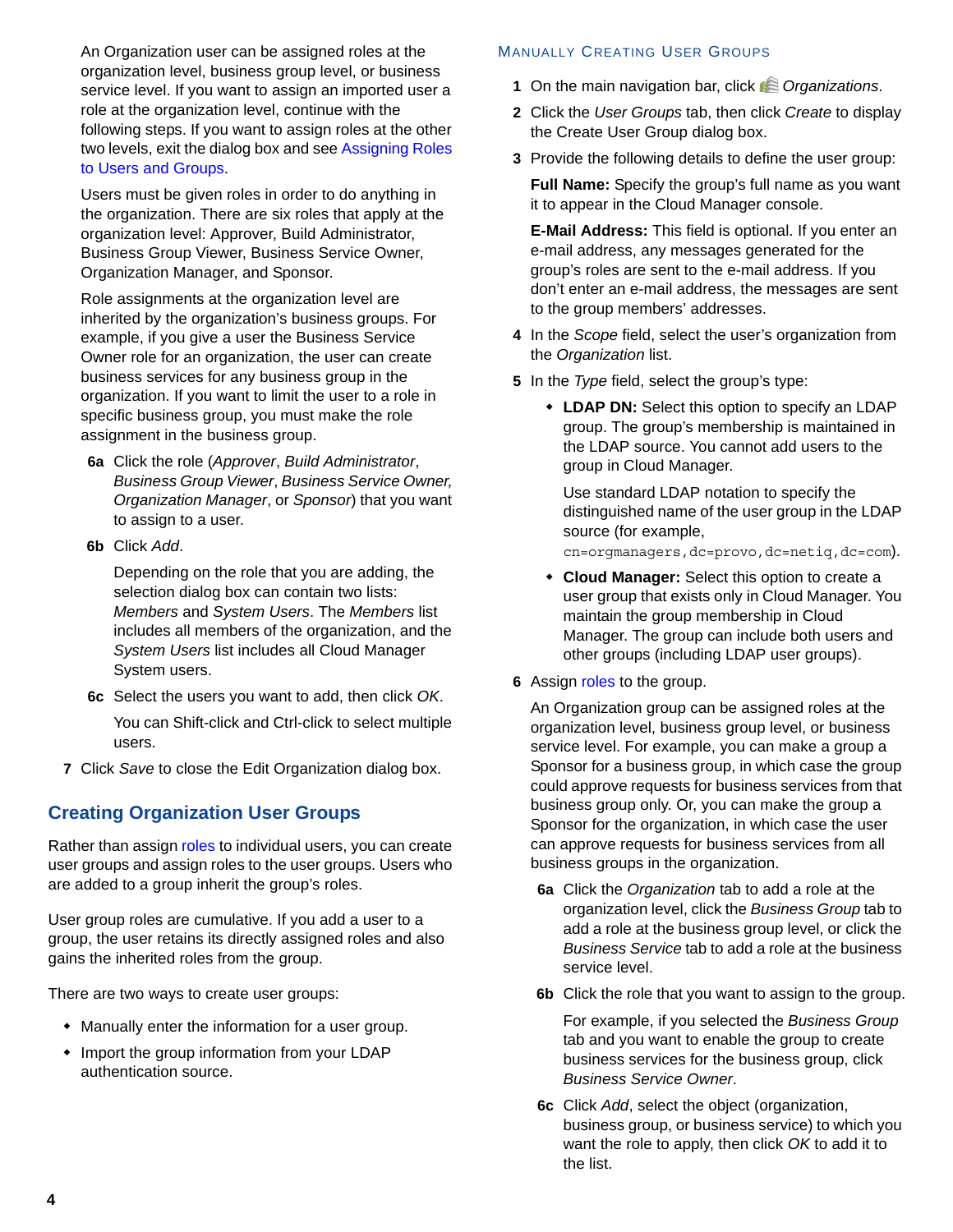- **7** Add members to the group:
	- **7a** Click the *Membership* tab.
	- **7b** Click *Members*, then click *Add* to display the Add Members dialog box.
	- **7c** Select the users and user groups you want to add to the group.

You can Shift-click and Ctrl-click to select multiple users and groups.

- **7d** Click *OK* to add the users and user groups to the Members list.
- **8** When you are finished assigning roles and adding members, click *Save*.

#### IMPORTING LDAP USER GROUPS

You can create user groups by importing them from your LDAP authentication source. After you import a group, you can assign [roles](#page-5-0) to the group.

An imported user group's membership is maintained in the LDAP authentication source. Any users who are members of the user group in the LDAP source receive the roles that are assigned to the user group in Cloud Manager.

An LDAP user group's members are not imported to Cloud Manager and do not display in the group's *Members* list. In addition, you cannot manually add users or user groups to an imported group.

- **1** On the main navigation bar, click *CR* Organizations.
- **2** Click the *Organizations* tab, select the target organization for the import, then click *Edit* to display the Edit Organization dialog box.
- **3** On the *Users* tab, click *Members*, then click *Import*.
- **4** Authenticate to the LDAP directory:
	- **4a** Click the *LDAP* tab.
	- **4b** In the *LDAP Location* section, fill in the following fields:

**Host:** Specify the FQDN (fully qualified domain name) or IP address of the host machine running the LDAP server. For example,

ldap.mycompany.com or 123.45.67.8.

**Port:** Specify the TCP port (on the host machine) where the LDAP server is listening for LDAP connections. The standard port for non-SSL connections is 389. The standard port for SSL connections is 636.

**Use SSL:** If you configured the Cloud Manager Application Server to support an SSL connection to the LDAP server (by importing the LDAP server certificate into the Cloud Manager Application Server's trust store), select this option to enable the secure connection.

**4c** In the *Search Bind Account* section, fill in the following fields:

**User DN:** Specify an account that has read rights to the directory location from which you want to import user groups. For example,

cn=Administrator,cn=Users,dc=MyCompany,d c=com

**Password:** Specify the password for the account.

**Password Confirm:** Confirm the password for the account.

**4d** Click *Test Connection*.

If the connection is successful, the Test Status is displayed as *Passed*. If the connection is not successful, validate the connection information and try again.

- **5** Import user groups:
	- **5a** Click the *Import* tab.
	- **5b** Click *Add*.

When you click *Add*, a new import entry is added to the list. You use the fields below the list to define the entry.

**5c** In the DN field, use standard LDAP notation (ou=provo,dc=netiq,dc=com) to specify the distinguished name for the target container or object, then click *Validate*.

If you specify a container, all user groups located within the container are imported. If you only want to import one user group, specify the DN of the user group object.

- **5d** If you specified a container for import, select *Groups*.
- **5e** If you specified a container for import, select *Scan Tree* if you want to import user groups located in its subcontainers.
- **5f** Click *Import*.

The imported user groups are added to the

*Members* list. Users are identified by the  $\triangle$  icon.

**6** Assign roles to a group.

An Organization user group can be assigned roles at the organization level, business group level, or business service level. If you want to assign an imported user group a role at the organization level, continue with the following steps. If you want to assign roles at the other two levels, exit the dialog box and see [Assigning Roles to Users and Groups](#page-5-1).

User groups must be given roles for the group members to do anything in the organization. There are six roles that apply at the organization level: Approver, Build Administrator, Business Group Viewer, Business Service Owner, Organization Manager, and Sponsor.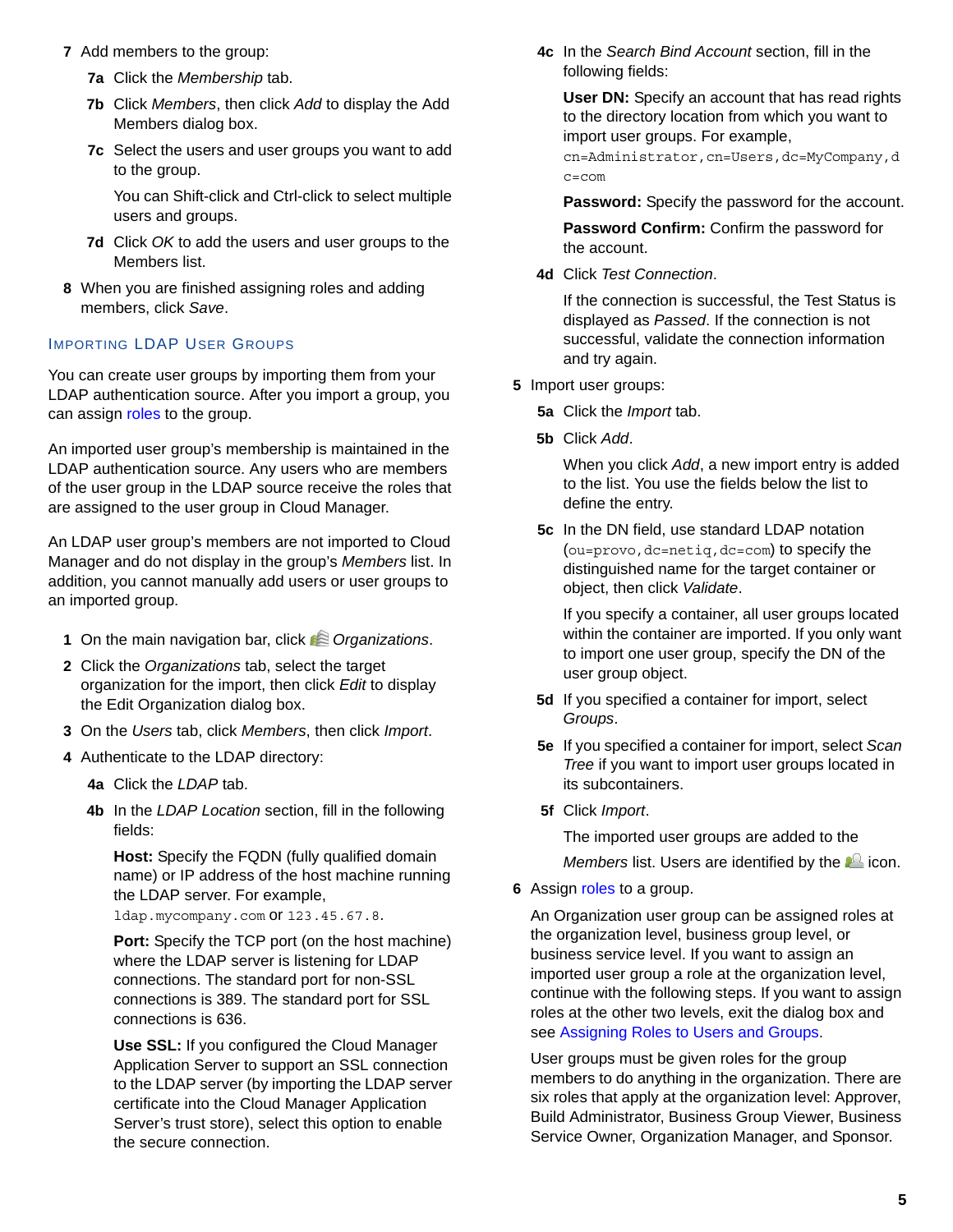Role assignments at the organization level are inherited by the organization's business groups. For example, if you give a user group the Business Service Owner role for an organization, the group members can create business services for any business group in the organization. If you want to limit the user group to a role in a specific business group, you must make the role assignment in the business group.

- **6a** Click the role (*Approver*, *Build Administrator*, *Business Group Viewer*, *Business Service Owner, Organization Manager*, or *Sponsor*) that you want to assign to a user group.
- **6b** Click *Add*.

Depending on the role that you are adding, the selection dialog box can contain two lists: *Members* and *System Users*. The *Members* list includes all Organization user groups and the *System Users* list includes all System user groups.

**6c** Select the user groups you want to add, then click *OK*.

You can Shift-click and Ctrl-click to select multiple user groups.

**7** Click *Save* to close the Edit Organization dialog box.

The imported user groups are displayed in the *User Groups* list.

# <span id="page-5-1"></span>**Assigning Roles to Users and Groups**

An Organization user or user group can be assigned [roles](#page-5-0) at the organization level, business group level, or business service level. For example, you can make a user a Sponsor for a business group, in which case the user can approve requests for business services from that business group only. Or, you can make the user a Sponsor for the organization, in which case the user can approve requests for all business services in the organization.

#### ASSIGNING ROLES

- **1** On the main navigation bar, click *Organizations*.
- **2** To assign a role to a user, click the *Users* tab, select the user, then click *Edit* to display the Edit User dialog box.

or

To assign a role to a user group, click the *User Groups* tab, select the user group, then click *Edit* to display the Edit User Group dialog box.

**3** In the *Membership and Access* section, click the *Organization* tab to add a role at the organization level, click the *Business Group* tab to add a role at the business group level, or click the *Business Service* tab to add a role at the business service level.

**4** Click the role that you want to assign.

For example, if you selected the *Business Group* tab and you want to enable the user or group to create business services for the business group, click *Business Service Owner*.

- **5** Click *Add*, select the object (organization, business group, or business service) to which you want the role to apply, then click *OK* to add it to the list.
- **6** When you have finished adding roles, click *Save* to save the role changes.

#### ROLE DESCRIPTIONS

- <span id="page-5-0"></span> **Approver:** Has rights to approve or deny a business service request based on available resource capacity. Only System users can be Approvers.
- **Build Administrator:** Has rights to complete pre-build and post-build configuration for workloads that are deployed through requested business services. Only System users can be Build Administrators.
- **Business Group Viewer:** Has rights to view business services for a business group.
- **Business Service Owner:** Has rights to create, modify, and delete business services for an organization or for specific business groups within an organization.
- **Organization Manager:** Has rights to manage users, roles, resource assignments, and business services within an assigned organization. Both System users and Organization members can be Organization Managers. System users can be assigned as Organization Managers in multiple organizations. Organization members can be assigned as Organization Managers only in their own organization.
- **Sponsor:** Has rights to approve or deny a business service request based on financial reasons.

### **Generating Reports**

You can generate reports showing the business service costs for an organization.

- 1 On the main navigation bar, click **Reports**.
- **2** Click *Generate* to display the Reports dialog box.
- **3** In the *Report Templates* list, select the report you want to generate and the format you want, then click *Next*.
- **4** In the Report Parameters dialog box, select the organization for which to generate the report, then click *Generate*.

A report window appears. Depending on the amount of data to be collected, the report might be completed quickly or it might take a while. As soon as the report is completed, it is displayed in the report window, saved